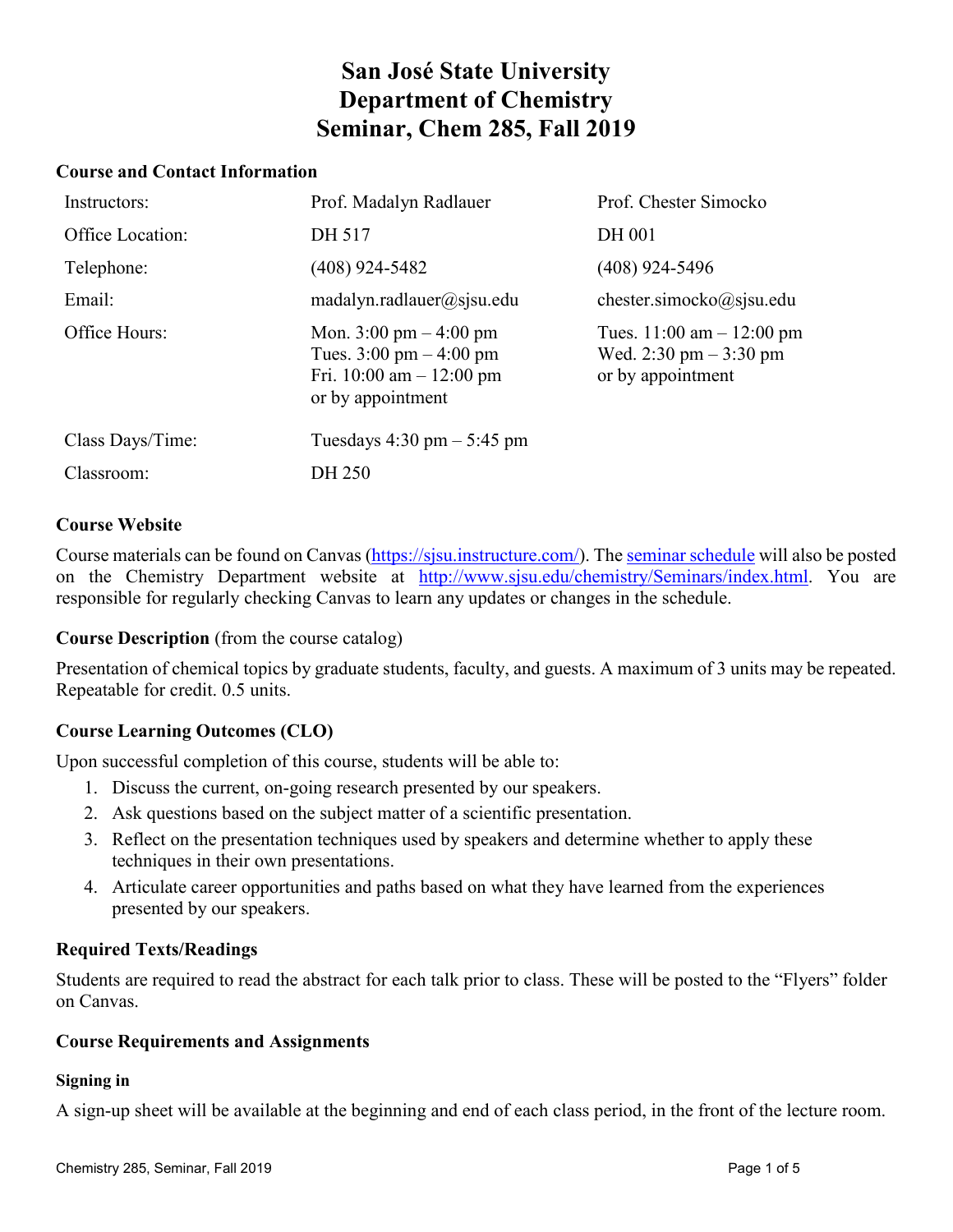You must print your name on this sheet at both the start and the end of class. It is your responsibility to make certain that you have signed in and out. Once the seminar has begun, you will no longer be able to sign the signin sheet. You will not be able to sign the sign-out sheet until after the question and answer portion of the seminar.

# **Attendance**

You are required to attend all seminars unless you have an excused absence that must be agreed to *in advance* by one of the instructors. As a courtesy to the speaker, please plan to arrive on time for the start of the seminar. If you are late for the seminar, please enter from the back of the room, and try to be as unobtrusive as possible upon entering. Please note that the course runs until 5:45 pm, which means that even with an hour seminar, this leaves 15 minutes for questions, which is an important part of the seminar. You are required to attend the entire seminar, including questions. It is inconsiderate to the seminar speaker to leave before the seminar is completed, even during the question and answer period.

#### **Questions for Speakers**

You are required to compile a list of 3 questions for each seminar speaker. These questions should be original questions that you devise on your own. You will need to submit each set of questions to Canvas within 48 hours of the seminar (generally by Thursday at 6 pm). Questions that are submitted late will lose 25% per day (weekend days are included!) so that questions submitted more than 3 days late (after 6 pm on Sunday) will receive no credit. To best construct questions that receive full credit, attendance at the entire seminar is required.

You are also required to ask a *minimum* of **5** questions during the question and answer periods following the talks over the course of the semester. You are encouraged to ask more than the minimum over the course of the semester. At least **3** of these questions should be asked during non-Master's student talks.

| <b>Assignments</b>                | <b>Points</b> |
|-----------------------------------|---------------|
| Question list for each seminar    | 60            |
| Questions asked                   | 20            |
| Final Project: Seminar reflection | 20            |
| <b>Total</b>                      | 100           |

# **Speakers**

There are 15 class periods for this course including a Welcome Reception (8/27/2019). The scheduled presenters are a mixture of SJSU master's students and faculty as well as outside speakers from industry and academia. The seminar titles will be updated shortly and abstracts for the talks will generally be posted a week before each talk.

# **Special Notes and Makeup Policy**

The seminar schedule may be changed. In such an instance, the changes will be posted on Canvas. It is your responsibility to be aware of scheduled changes.

If you miss any of the scheduled seminars or if you forget to submit your questions for a seminar that you attended, you can make-up the seminar by attending an approved alternative and submitting questions. You can attend an extra seminar earlier in the semester and "bank" it toward any later absence.

This semester, we have **3 extra seminars scheduled**. This is listed in the seminar schedule. We recommend that you attend these seminars even if you do not need to make up for any absences. Because this seminar is part of our seminar series, we will count submitted questions for extra credit if you do not have absences that need to be made up. For these extra credit points, you must be present for the entire seminar and submit the questions on time (within 48 hours of the end of the seminar).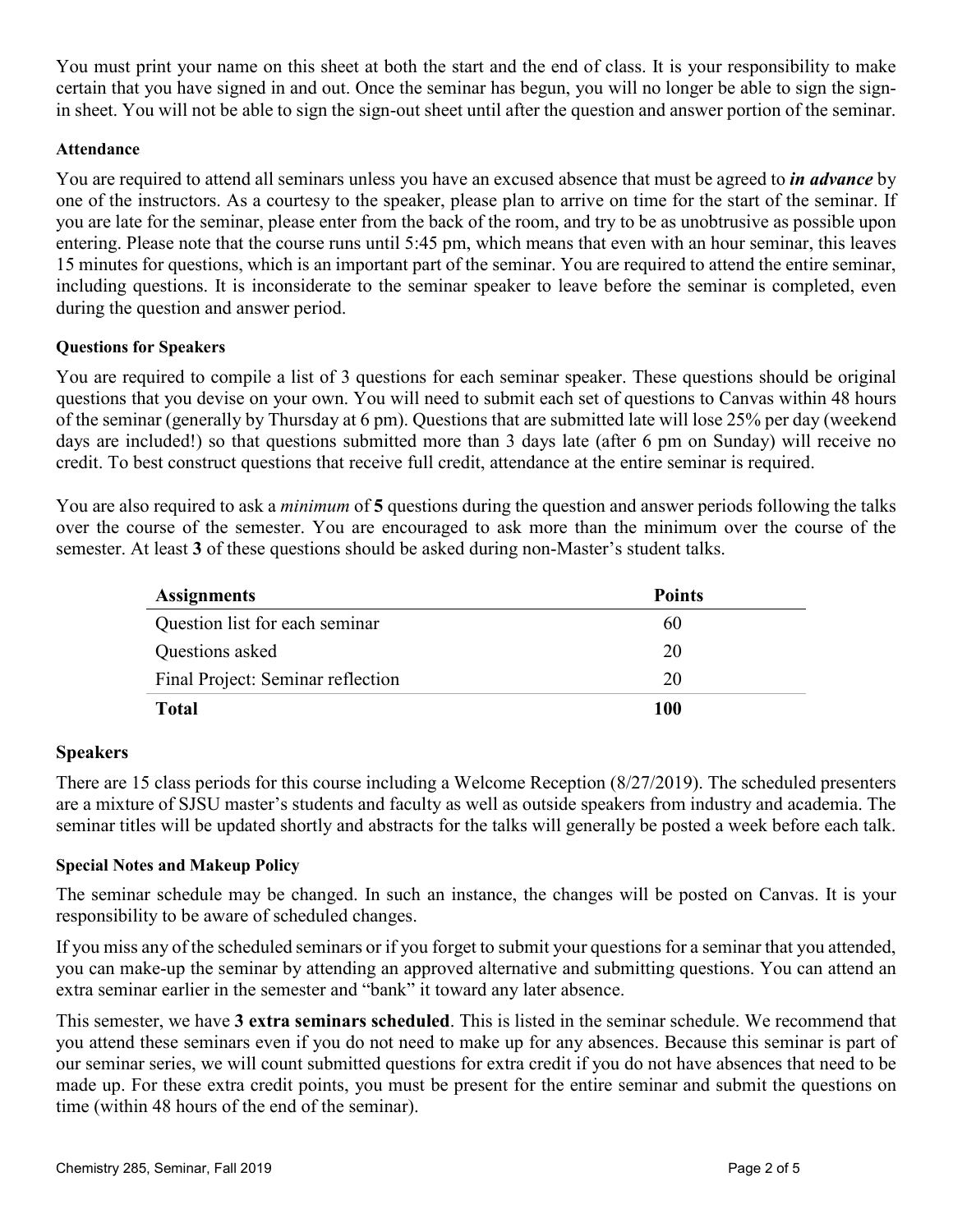# **SJSU's Credit Hour Requirement**

"Success in this course is based on the expectation that students will spend, for each unit of credit, a minimum of 45 hours over the length of the course (normally three hours per unit per week) for instruction, preparation/studying, or course related activities, including but not limited to internships, labs, and clinical practica. Other course structures will have equivalent workload expectations as described in the syllabus."

# **Final Examination or Evaluation: Seminar reflection**

The culminating experience for the course will be a concise reflection (2 pages, double spaced) based on your observations from the seminars you have attended over the semester. A detailed prompt and rubric will be posted to Canvas. The reflection must be submitted to Canvas by 12/17/19, 5 pm (the assigned final exam date and time).

# **Grading Information**

# **Determination of Grades**

Points will be distributed as described in Course Requirements and Assignments above. The course grade will be determined from the resulting point total as follows:

| Final Course Grade |
|--------------------|
| $A+$               |
| A                  |
| $A -$              |
| $B+$               |
| B                  |
| $B -$              |
| $C+$               |
| C                  |
| $C-$               |
| $D+$               |
| D                  |
| $\mathsf{D}$       |
| F                  |
|                    |

# **Classroom Protocol**

Be on time to seminar and stay the entire time from 4:30 to 5:45 pm as a courtesy to the speaker and your colleagues. Cell phones and other devices should be turned off for class, unless they are being used to take notes. Please engage with the seminar as this way you will gain the most from it and be able to pose good questions.

# **Email policy**

We both receive a lot of emails, so to be sure that we see your email, all CHEM 285 emails should have CHEM 285 in the subject line and should be addressed to both instructors. We will do our best to respond to class-related emails within 1 business day of receiving them, however, keep in mind that this may not always be possible, especially during high volume times (around exams).

# **University Policies**

Per [University Policy S16-9](http://www.sjsu.edu/senate/docs/S16-9.pdf) *(http://www.sjsu.edu/senate/docs/S16-9.pdf)*, relevant information to all courses, such as academic integrity, accommodations, dropping and adding, consent for recording of class, etc. is available on Office of Graduate and Undergraduate Programs' [Syllabus Information web page](http://www.sjsu.edu/gup/syllabusinfo/) at http://www.sjsu.edu/gup/syllabusinfo/".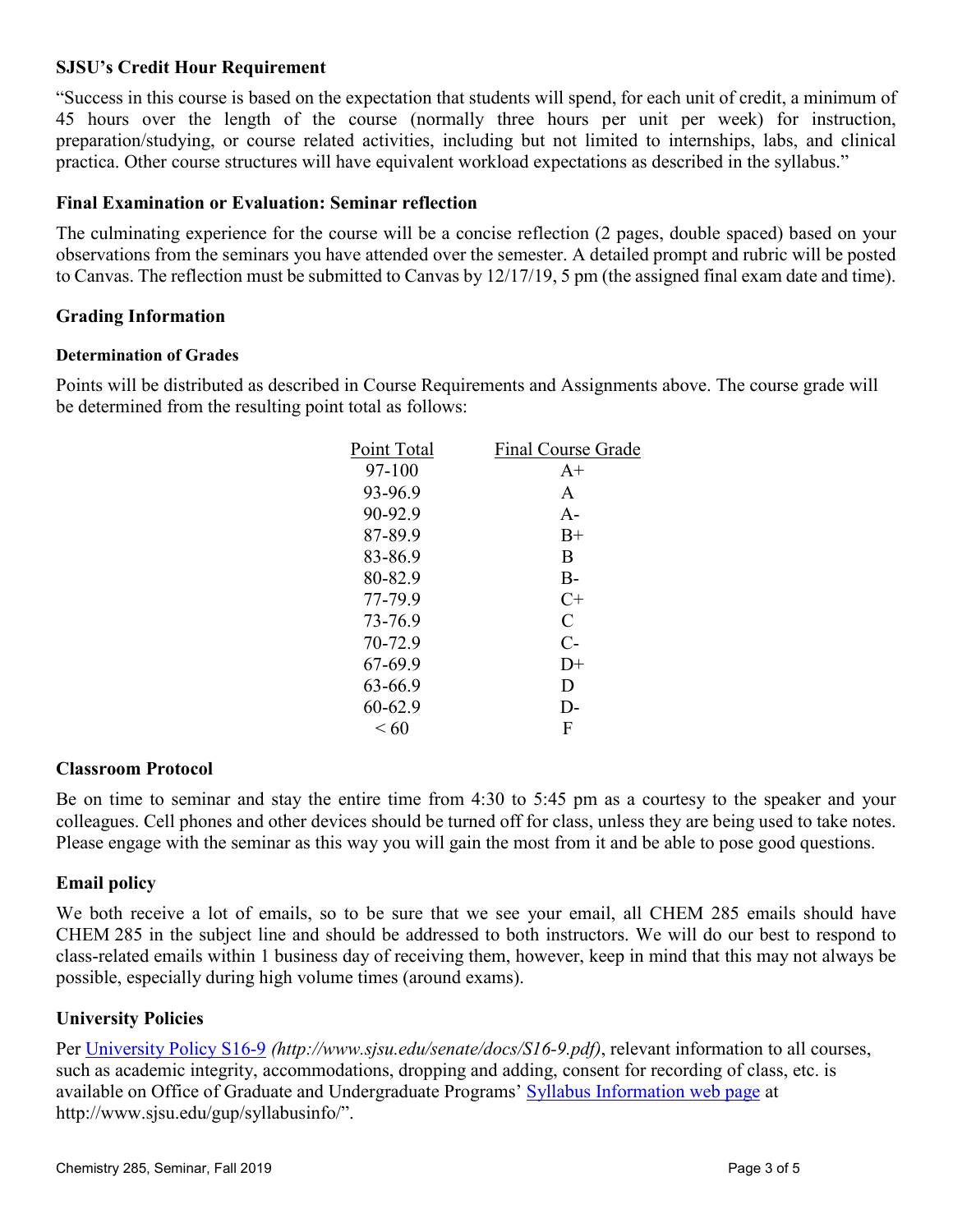# **Safe and Respectful Community**

We hope that the classroom and laboratory will serve as an environment that will promote learning and the development of new ideas, as well as be a safe and respectful community. Behavior that interferes with the normal academic function in a classroom or lab is unacceptable. Students exhibiting this behavior will be asked to leave the class.

Examples of such behavior include

- 1. Persistent interruptions or using disrespectful adjectives in response to the comments of others.
- 2. The use of obscene or profane language.
- 3. Yelling at classmates and/or faculty.
- 4. Persistent and disruptive late arrival to or early departure from class without permission.
- 5. Physical threats, harassing/bullying behavior, or personal insults (even when stated in a joking manner).
- 6. Use of personal electronic devices such as pagers, cell phones, PDAs in class, unless it is part of the instructional activity.